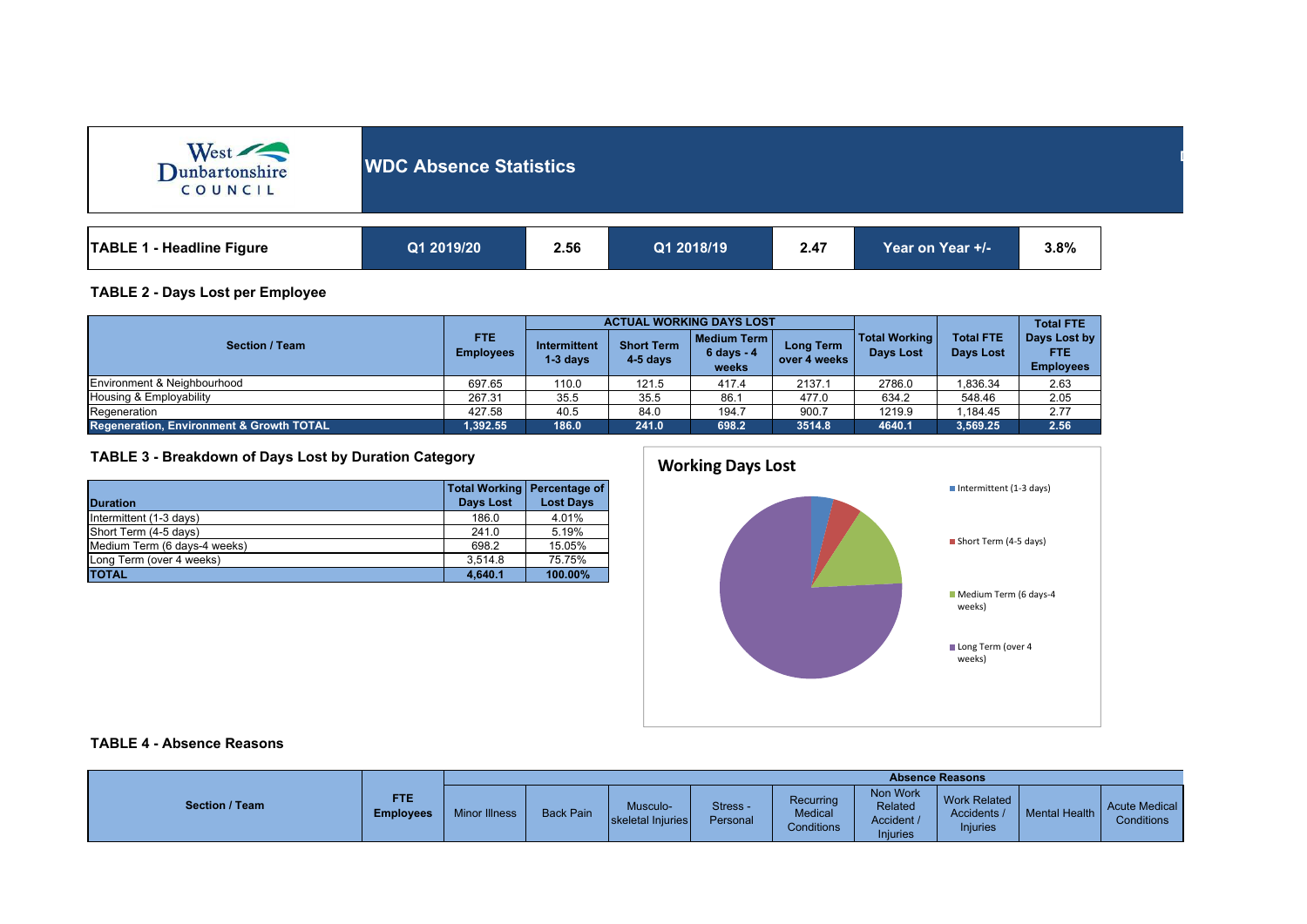| Environment & Neighbourhood                   | 697.65   | 778.3                    | 222.       | 504.9 | 263.3 | 193.0 | 100.3 | 90.6 | 73.6  | 480.9 |
|-----------------------------------------------|----------|--------------------------|------------|-------|-------|-------|-------|------|-------|-------|
| Housing & Employability                       | 267.31   | 218.4                    | OE.<br>. ب | 27    | 93.   |       | 52.9  | 0.0  | 39.   | 105.  |
| Regeneration                                  | 427.58   | 0 <sup>0</sup><br>ZU 1.8 | 140<br>ーいい | 247   | 282.4 | 0.0   | 0.0   |      | 140.0 | 200.7 |
| Regene<br>eration. Environment & Growth TOTAL | 1.392.55 | 1198.6                   | 388.0      | 779.2 | 638.9 | 197.6 | 153.1 | 98.4 | 253.0 | 786.7 |

# **TABLE 5 - Days Lost by Absence Category**

| <b>Absence Reason</b>                 | <b>Total Working</b><br>Days Lost | Percentage of<br><b>Lost Days</b> |
|---------------------------------------|-----------------------------------|-----------------------------------|
| <b>Minor Illness</b>                  | 1198.6                            | 25.83%                            |
| <b>Back Pain</b>                      | 388.0                             | 8.36%                             |
| Musculo-skeletal Injuries             | 779.2                             | 16.79%                            |
| Stress - Personal                     | 638.9                             | 13.77%                            |
| <b>Recurring Medical Conditions</b>   | 197.6                             | 4.26%                             |
| Non Work Related Accidents / Injuries | 153.1                             | 3.30%                             |
| Work Related Accidents / Injuries     | 98.4                              | 2.12%                             |
| Mental Health                         | 253.0                             | 5.45%                             |
| <b>Acute Medical Conditions</b>       | 786.7                             | 16.95%                            |
| <b>Pregnancy Related Absence</b>      | 34.4                              | 0.74%                             |
| Drink or Drug Related Condition       | 0.0                               | $0.00\%$                          |
| Stress - Work Related                 | 112.1                             | 2.42%                             |
| <b>TOTAL</b>                          | 4,640.1                           | 100.00%                           |



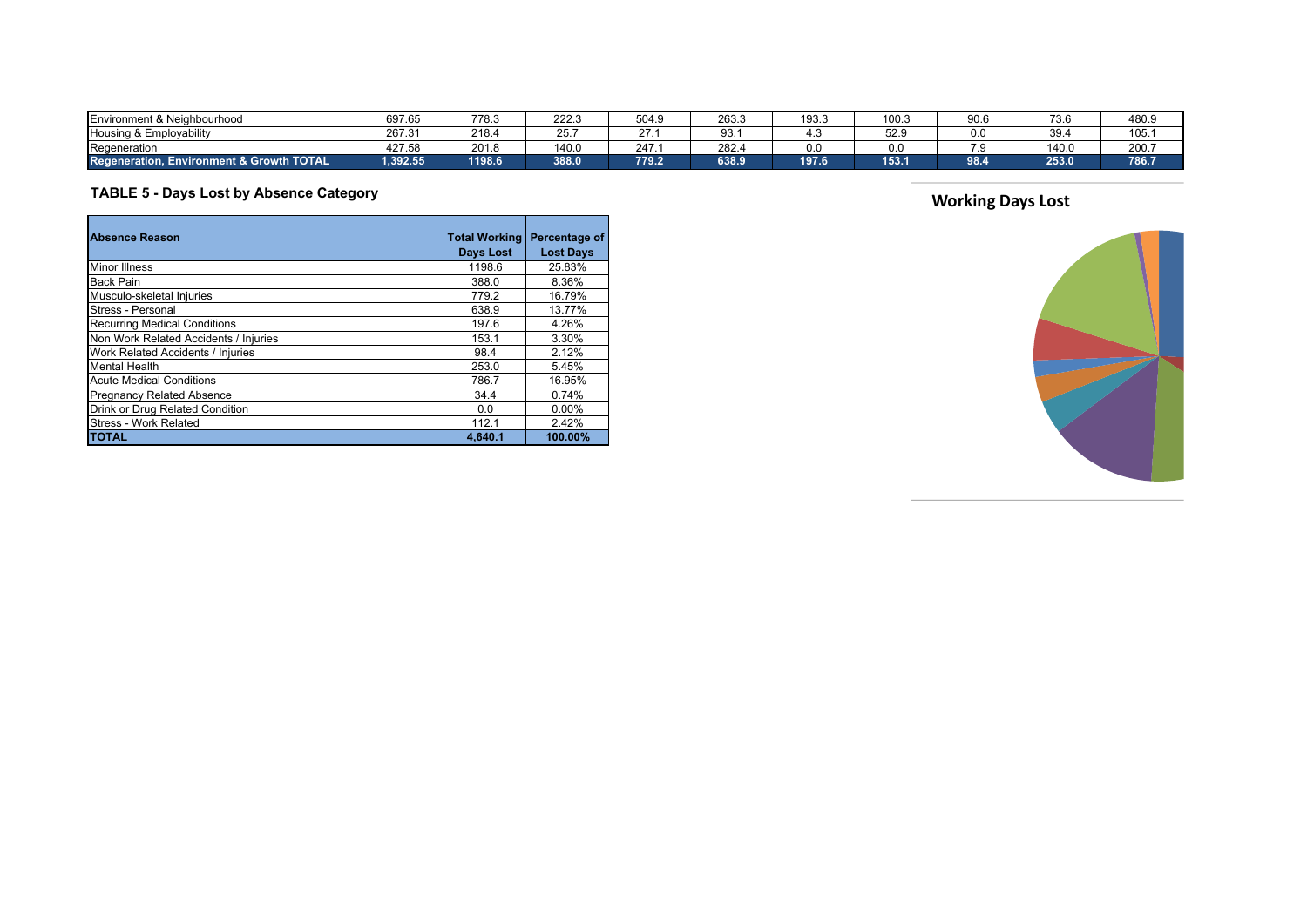**Department: Regeneration, Environment & GrowthPeriod: Q1 2019/20**

| Pregnancy<br>Related<br>Absence | Drink or Drug<br>Related<br>Condition | Stress - Work<br>Related | <b>Days Lost</b> | Total Working FTE Days Lost | <b>Total FTE</b><br>Days Lost by<br>FTE<br><b>Employees</b> |
|---------------------------------|---------------------------------------|--------------------------|------------------|-----------------------------|-------------------------------------------------------------|
|                                 |                                       |                          |                  |                             |                                                             |